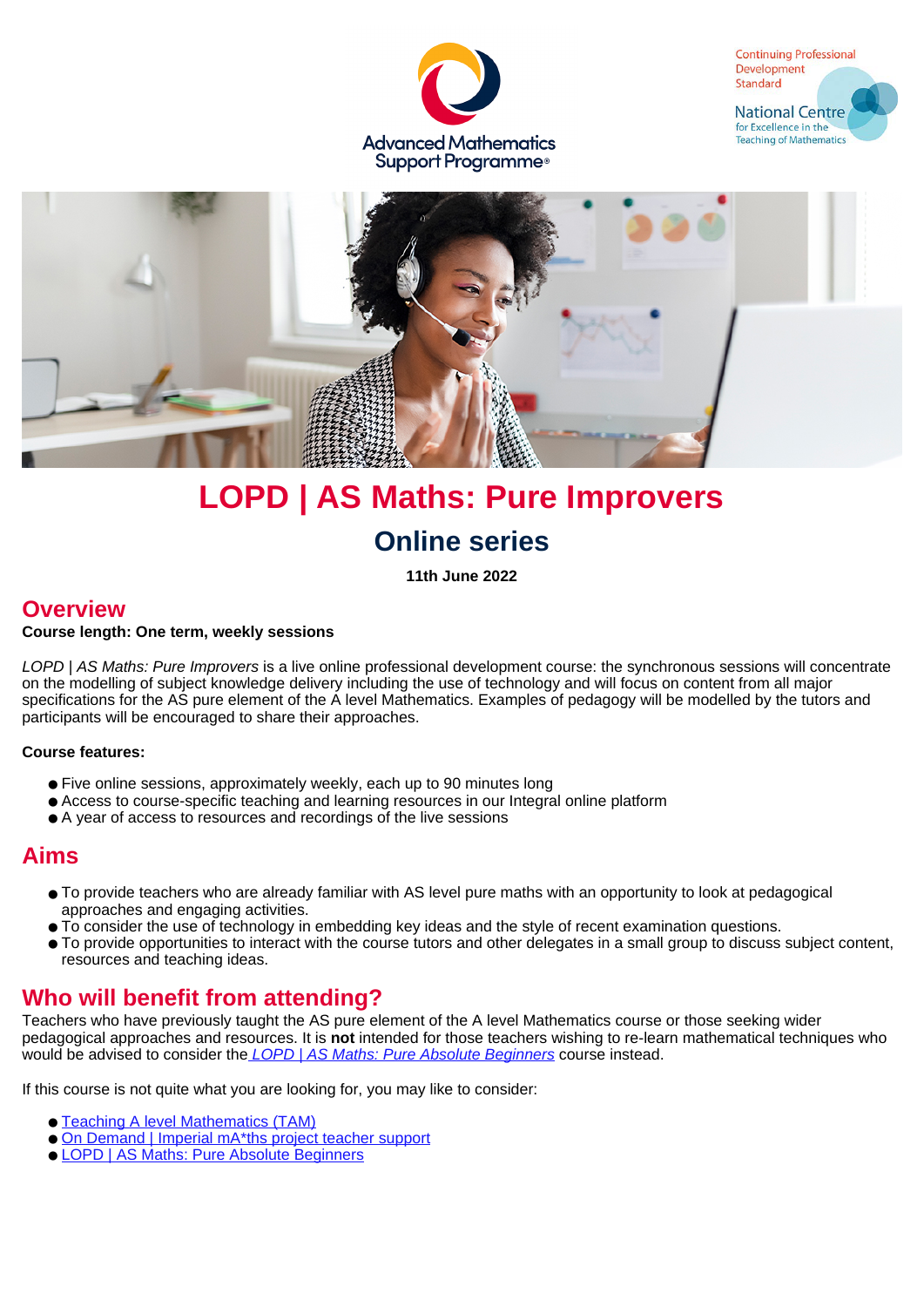### **Content**

- Functions
- Differentiation
- Integration
- Trigonometry
- Logs & Exponentials

### **Materials and Equipment**

You will need access to a good internet connection, using Chrome or Firefox as a browser. You must have access to audio, to speak as well as listen, to engage with the live sessions and you may also find a means of sharing handwritten maths, such as a mini-whiteboard and webcam, a visualiser or a graphics tablet, useful. Full details of how to set these up can be found on our [online classroom support page](https://amsp.org.uk/about/online-classroom-support). Access to GeoGebra and/or Desmos will be useful.

### **Frequently Asked Questions**

#### **I am a trainee teacher, can I join this course? Will there be a fee?**

Trainee teachers are eligibile to join all our LOPD courses, although this will be at the standard fee. If you have already secured a role in a state funded school/college in England, or are undertaking a placement in such a school, and the school is happy to be stated on your application, then you can join the course free of charge.

#### **I can't make the time or the day that this course is being offered, is there an alternative? Can I access the course via recordings only?**

LOPD courses run in seasons and this course will be available again next term. We will also add additional instances of a course if there in sufficient demand in the current season. Please complete the register of interest form giving details of your needs and this will be taken into account in our planning. We will then contact you as soon as a suitable course becomes available.

LOPD courses are designed specifically for synchronous study and we feel strongly that live attendance, where you can interact with the tutor and other participants, is necessary to get the best experience of the course. We would recommend therefore that you seek alternative professional development which fits with your situation.

If, however, this is the only opportunity available, we will accept recordings-only participation. We would appreciate it if you would make it clear on your application that this is what you require as the viability of our courses depends on live participation numbers.

Please note that if you do not attend the live sessions, you will not qualify for a course certificate and any fees due will remain unchanged.

#### **Will this course include ideas for teaching the content as well as subject knowledge?**

This course will take a peer-to-peer approach: we will be delivering subject knowledge whilst modelling recommended pedagogies. Participants will be encouraged to reflect on the practices demonstrated as well as their own teaching approaches to the content. If you require even greater focus on pedagogy, we recommend our [sustained professional development]("https://amsp.org.uk/events/sustained-pd-courses") [programmes]("https://amsp.org.uk/events/sustained-pd-courses").

#### **Will this course cover all of the topics in my specification?**

LOPD courses cover a majority of the topics in each of the major specifications for the relevant course but should not be considered comprehensive. We will ensure a focus on those parts of the content which we feel teachers would find most useful: this will mean the some topics are touched on only lightly to allow more depth of work in the key areas.

# **Eligibility**

**All** teachers are eligible for this course, however free places are available only to teachers in state-funded schools, colleges and academies in England. Applications for free places will be checked to verify eligibility.

Teachers must ensure that they are able to attend the live sessions before applying for a place as our courses are subject to very high demand: please do not apply for a place if you will not be able to attend at least 75% of sessions.

Further instances of our courses will be added to meet demand; if you are not able to attend 75% of the sessions in this course, you might like to consider completing our [register of interest form](https://forms.office.com/Pages/ResponsePage.aspx?id=3xC7JAAzJEyxYstVbALx9-lc9N7xuBBMuLFcJGTuZdRURFhIMjk3R1ZXVThaV09MOVhWWkRaOVlUSyQlQCN0PWcu) (this is NOT an application form) and letting us know when would be better for you.

### **Cost**

This course is free of charge to teachers working in state-funded schools, colleges and academies in England, otherwise the fee is £95.